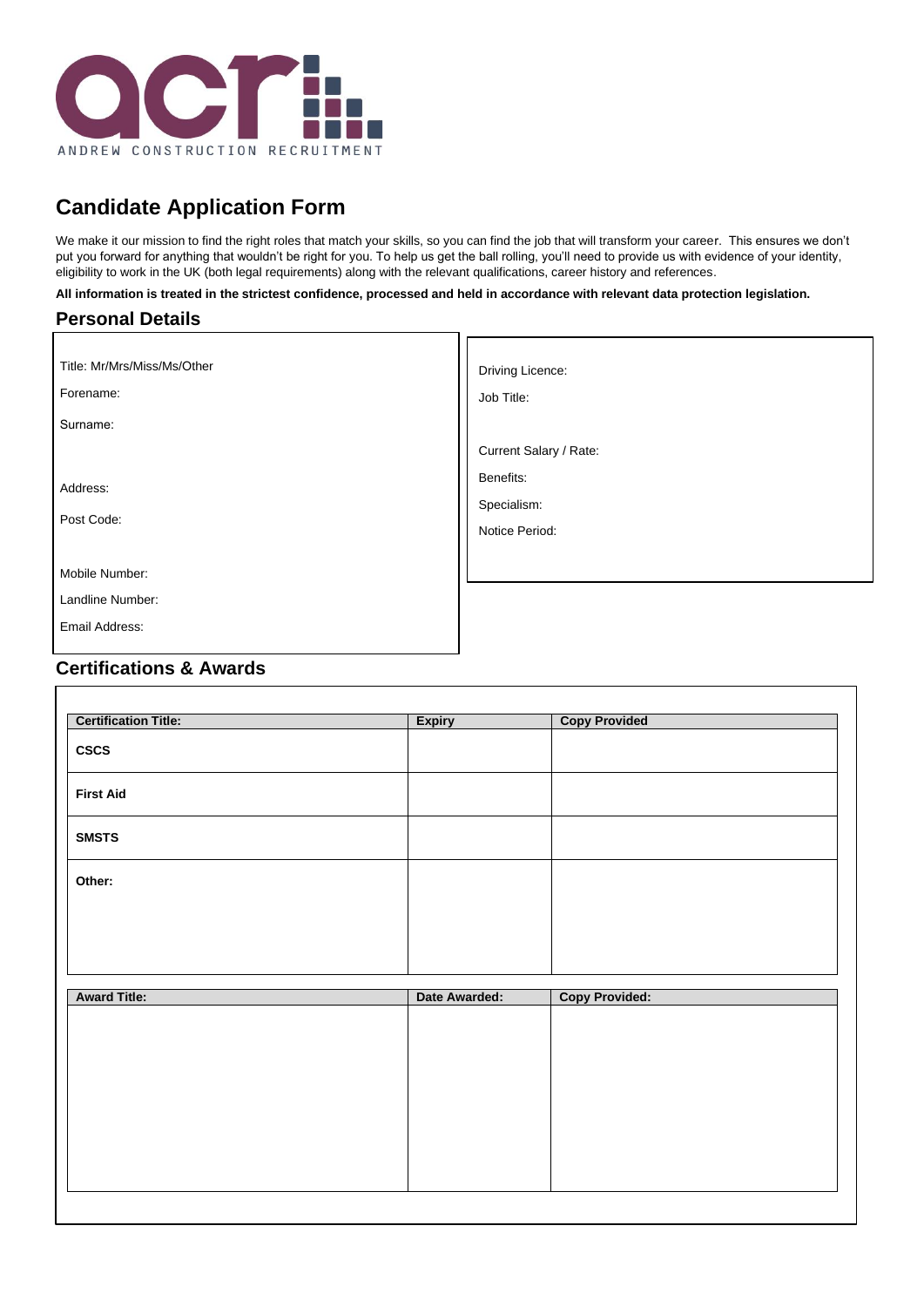

# **Eligibility to work in the UK**

UK legislation requires all candidates to provide appropriate evidence

| Please state by what means you are eligible to work in the UK - | copies must be provided before you commence working; delay in providing copies will result in a delay in payment to you |
|-----------------------------------------------------------------|-------------------------------------------------------------------------------------------------------------------------|
| UK/EEA Passport                                                 |                                                                                                                         |
| Valid Visa/ Biometric Residence permit                          |                                                                                                                         |
| Other please specify                                            |                                                                                                                         |
| National Insurance number:                                      |                                                                                                                         |

#### **Health and Safety**

This information helps us to cater for your personal circumstances

Do you require any reasonable adjustments to be made/ special facilities to be provided to enable you to attend any interview or assessment?

Are you prepared to work unsociable hours?

# **Enhancing your Career Search**

Please list any organisations you do **NOT** wish us to approach on your behalf**:**

Please list any organisations you would like us to approach on your behalf:

#### **Criminal Record and Security Checks**

This information will be used to identify appropriate opportunities for you and NOT as a short-listing tool in the recruitment process.

1A: **All of our candidates must answer this question**

Have you ever been convicted of a criminal offence which is "not spent" under the Rehabilitation of Offenders Act 1974?

If yes please give details: